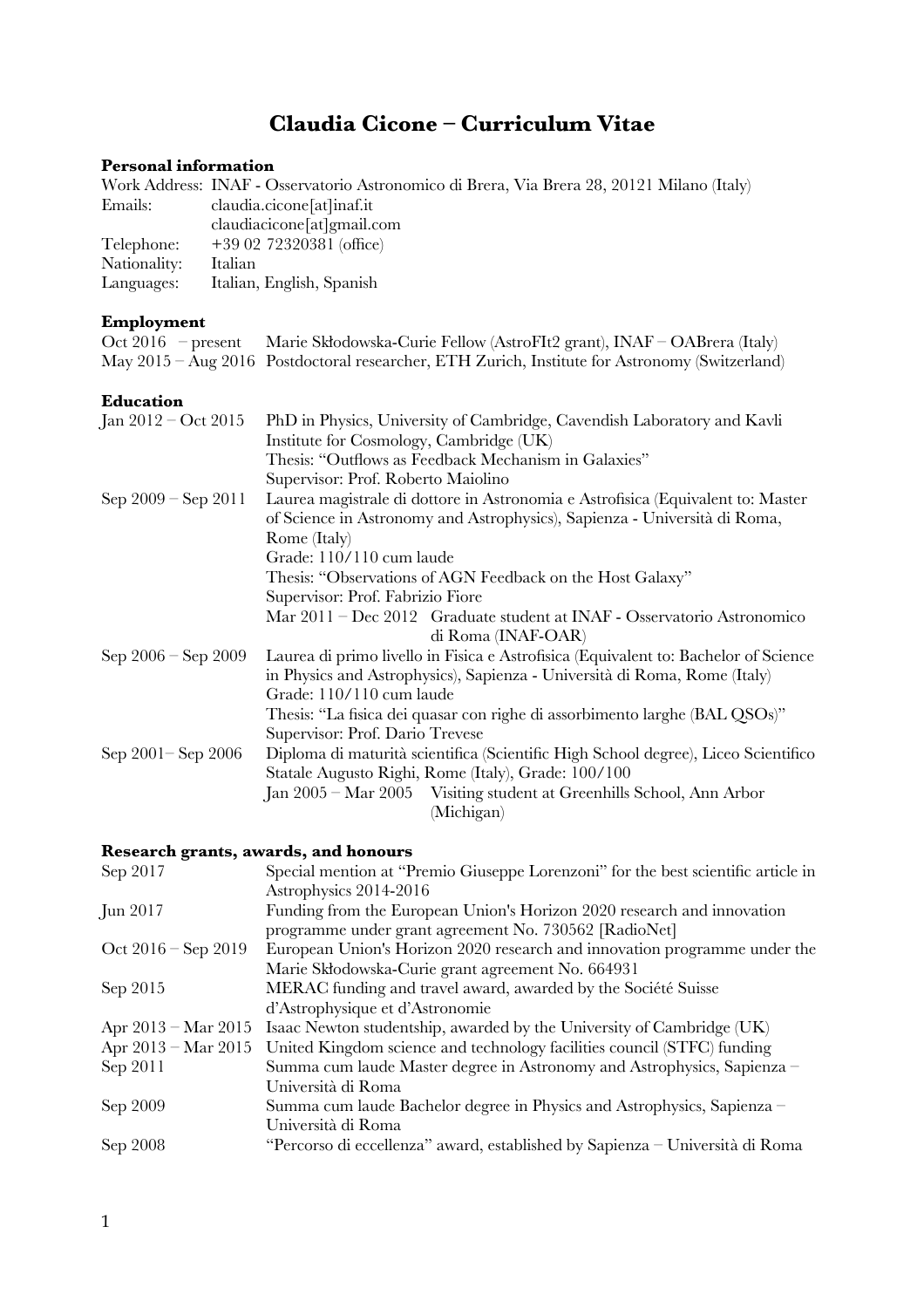#### **Areas of expertise**

Galaxy formation and evolution

- Multi-phase (ionised/atomic/molecular) galactic outflows
- Ultra luminous and luminous infrared galaxies ((U)LIRGs)
- Feedback from active galactic nuclei (AGN) and star formation
- Early universe and high-redshift AGN
- Interstellar and circumgalactic medium (ISM, CGM)
- Surveys of molecular and atomic gas in local galaxies
- Galaxy scaling relations
- Dual and binary AGN

Observations and data analysis at sub-millimetre, millimetre and radio wavelengths

- **Interferometry**
- Single-dish observations

Analysis of optical spectroscopic and photometric data

- Stacking and ftting techniques
- Use of large catalogues and datasets (e.g. SDSS)

#### **Refereed journal publication statistics (last update: 14-Sep-2018)**

Author of 29 refereed publications on international journals, including seven as frst author. H-index (refereed publications only) = 17, total number of citations = 1360 (of which  $>500$  in first author papers).

#### **Observing experience**

| Mar $2014$ – present | Expert observer for the Atacama Pathfinder EXperiment (APEX), six observing   |
|----------------------|-------------------------------------------------------------------------------|
|                      | runs during the European Southern Observatory (ESO) time, over 600 hours of   |
|                      | observations. APEX instruments used: heterodyne receivers (APEX-1, APEX-2,    |
|                      | APEX-3, FLASH+, SEPIA-Band 5, SEPIA-Band 9, PI230), bolometer arrays          |
|                      | (LABOCA, ARTEMIS). Data quality check and analysis performed using            |
|                      | CLASS, BoA, and CRUSH softwares. Experience with preparation, validation,     |
|                      | and submission of APEX heterodyne datasets for ESO Phase 3 archive            |
| $Dec 2015$ - present | Remote observer at the ARO 12m radio telescope (Kitt Peak, Arizona). Several  |
|                      | observing runs for the MASCOT ESO large programme (>50h of observations).     |
| Feb 2018             | Visitor observer at the New Technology Telescope (NTT), La Silla Observatory, |
|                      | five nights. Optical photometry and spectroscopy using EFOSC2                 |

#### **Accepted telescope proposals**

Principal Investigator ALMA and ACA, APEX (ESO time), JVLA, NOEMA/IRAM PdBI Co-Investigator ALMA and ACA, APEX (ESO and Swedish time, inc. two ESO large programmes), ARO-12m (ESO large programme), NOEMA/IRAM PdBI, JVLA, IRAM 30m, European VLBI, ESO (MUSE, SINFONI, FORS2, EFOSC2, X-Shooter), Chandra X-ray observatory, GMRT, SWIFT

#### **Large collaboration memberships**

July 2017 – present LSST AGN Science Collaboration

#### **Professional service**

- Regular referee for Nature, ApJ, MNRAS, A&A
- Member of the science case working group for the Atacama Large-Aperture Submm/mm Telescope (AtLAST) since July 2017. Leader of the AtLAST CGM science case working group since Sep 2018.
- SOC member, "What matter(s) between galaxies", to be held in Spineto (Italy), June 2018
- LOC member, "AGN13: The Beauty and the Beast", to be held in Milano (Italy), Oct. 2018
- SOC member, "What matter(s) around galaxies", held in Durham (UK), June 2017
- SOC member, "Sweeping galaxies clean" workshop, held in Sesto (Italy), Feb 2016
- Invited speaker for the special session on APEX operations at the ESO Users' Committee  $40<sup>th</sup>$ annual meeting, held on 18-19 April 2016 at the ESO Headquarters in Garching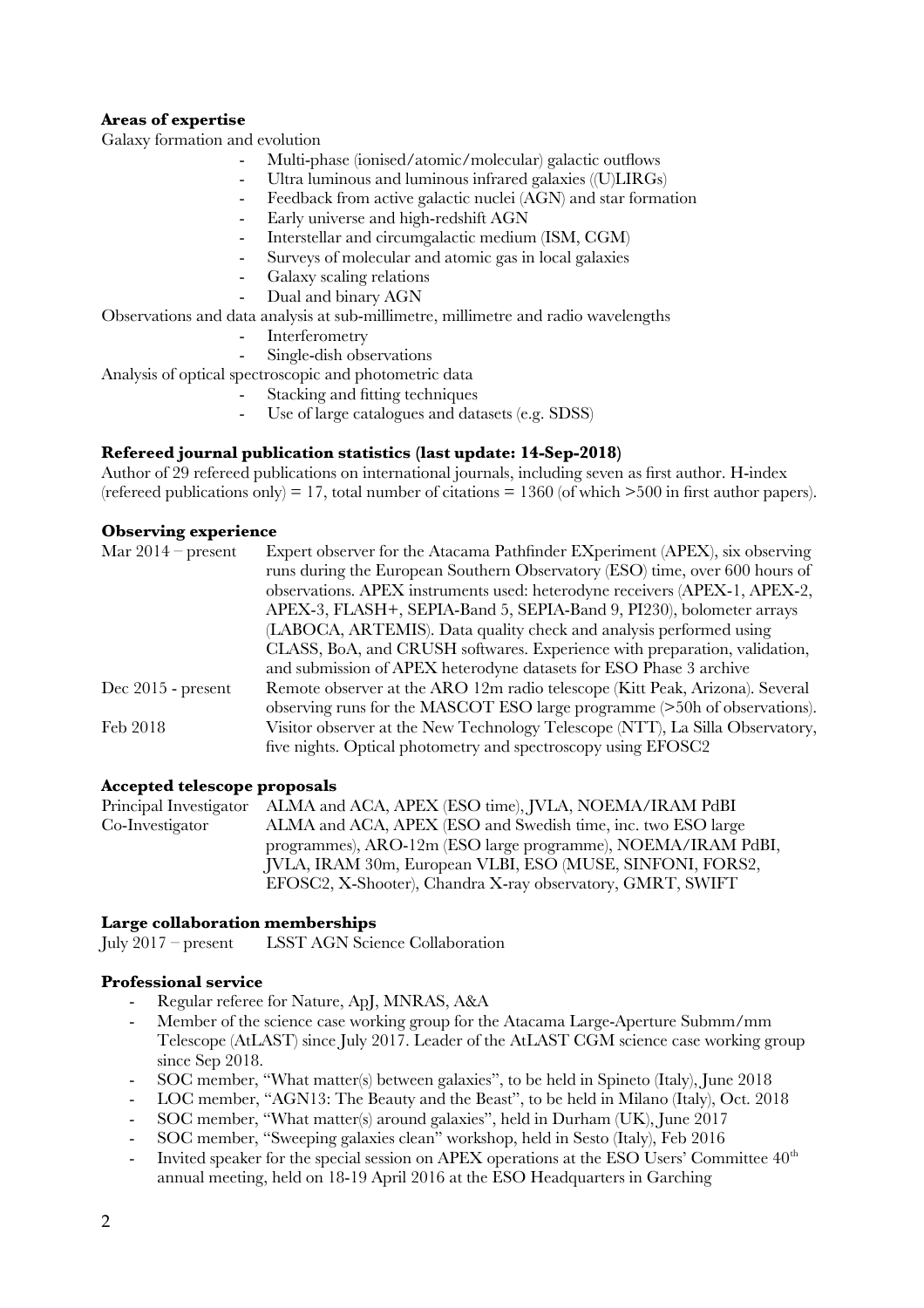#### **Teaching**

|                       | Feb $2016$ – June 2016 – Teaching assistant for Physics laboratory (Physikpraktikum AP), ETH Zurich |
|-----------------------|-----------------------------------------------------------------------------------------------------|
| Nov 2015              | Series of lectures on radio and sub-millimetre/millimetre astronomy for the                         |
|                       | Master course "Observational techniques in astrophysics", ETH Zurich                                |
| Sep $2015 - Dec 2015$ | Teaching assistant for advanced Physics laboratory (Physikpraktikum VP), ETH                        |
|                       | Zurich                                                                                              |
|                       | May 2015 – Sep 2016 Co-supervisor of Andrin Flütsch, Semester project for Master degree and Master  |
|                       | thesis project at ETH Zurich (Master thesis in collaboration with Prof. Serena                      |
|                       | Viti at University College London, UK), currently PhD student at the Cavendish                      |
|                       | Laboratory (Cambridge, UK)                                                                          |
|                       |                                                                                                     |

#### **Invited colloquia**

- Oct 2018 Max-Planck-Institut für Radioastronomie, Bonn (Germany)
- School of Physics and Astronomy, Cardiff University (UK)
- May 2017 ESO Headquarters, Garching bei München (Germany)
- May 2017 Universidad Diego Portales (Chile)<br>May 2017 Joint ALMA Observatory (Chile)
- Joint ALMA Observatory (Chile)
- May 2017 Pontificia Universidad Católica de Chile (Chile)<br>Mar 2017 ASTRON-JIVE, Dwingeloo (The Netherlands)
- ASTRON-JIVE, Dwingeloo (The Netherlands)
- Feb 2017 Osservatorio Astrofsico di Arcetri, Firenze (Italy)
- Mar 2016 Academy of Athens, Athens (Greece)
- Oct 2015 ESO/JAO Vitacura, Santiago (Chile)
- Feb 2015 University of Sheffeld, Sheffeld (UK)
- Dec 2014 Osservatorio Astronomico di Trieste (INAF-OAT), Trieste (Italy)
- Oct 2014 Universidad de Concepción (UDEC), Concepción (Chile)

#### **Conference and workshop participation**

| Sep 2018         | AtLAST II Science, Edinburgh (UK), Contributed talk                                           |
|------------------|-----------------------------------------------------------------------------------------------|
| <b>July 2018</b> | Multiphase AGN Feeding & Feedback, Sesto (Italy), <i>Invited talk</i>                         |
| Apr 2018         | EWASS 2018, Liverpool (UK), Invited talk                                                      |
| Mar 2018         | Science with APEX 2018 workshop, Schloss Ringberg (Germany), Talk contribution                |
| <b>Jan 2018</b>  | AtLAST 2018: a workshop to discuss science/technical aspects of the AtLAST, ESO-              |
|                  | HQ (Germany), Extragalactic science working group member                                      |
| Oct 2017         | Reality and Myths of AGN feedback, Lorentz Center, Leiden (The Netherlands), <i>Invited</i>   |
|                  | review talk                                                                                   |
| Sep 2017         | LXI Congresso della Società Astronomica Italiana, Invited talk                                |
| <b>July 2017</b> | Whereabouts and Physics of the Roaming Baryons in the Universe, Sesto (Italy), <i>Invited</i> |
|                  | talk                                                                                          |
| <b>July 2017</b> | Behind the Curtain of Dust II, Sesto (Italy), Invited talk                                    |
| June 2017        | What Matter(s) Around Galaxies, Durham (UK), Invited talk and SOC member                      |
| Mar 2016         | Science with the Atacama Pathfinder EXperiment (APEX) workshop, Schloss Ringberg              |
|                  | (Germany), Talk contribution                                                                  |
| Feb 2016         | Sweeping galaxies clean: cold molecular outflows as drivers of galaxy evolution,              |
|                  | Sesto/Sexten (Italy), <i>Invited talk and SOC member</i>                                      |
| Aug 2015         | IAU XXIX General Assembly, Honolulu (Hawaii), Invited talk                                    |
| Jan 2015         | ESO in the 2020s, ESO-HQ (Germany), Talk contribution                                         |
| Jul 2014         | Behind the curtain of dust, Sesto (Italy), Invited talk                                       |
| Jun 2014         | The Unquiet Universe, Cefalú (Italy), Talk contribution                                       |
| Mar 2014         | 3D2014 Gas and stars in galaxies, ESO-HQ (Germany), Talk contribution                         |
| Sep 2013         | Galaxy evolution over five decades, Cambridge (UK), Talk contribution                         |
| Jul 2013         | 9 <sup>th</sup> Marseille Cosmology Conference, Aix-en-Provence (FR), Talk contribution       |
| Jul 2013         | EWASS 2013, Turku (Finland), Talk contribution                                                |
| May 2013         | Science with ALMA Band 2 workshop, Bologna (Italy), Invited Talk                              |
| Jul 2012         | EWASS 2012, Rome (Italy), Poster contribution                                                 |
|                  |                                                                                               |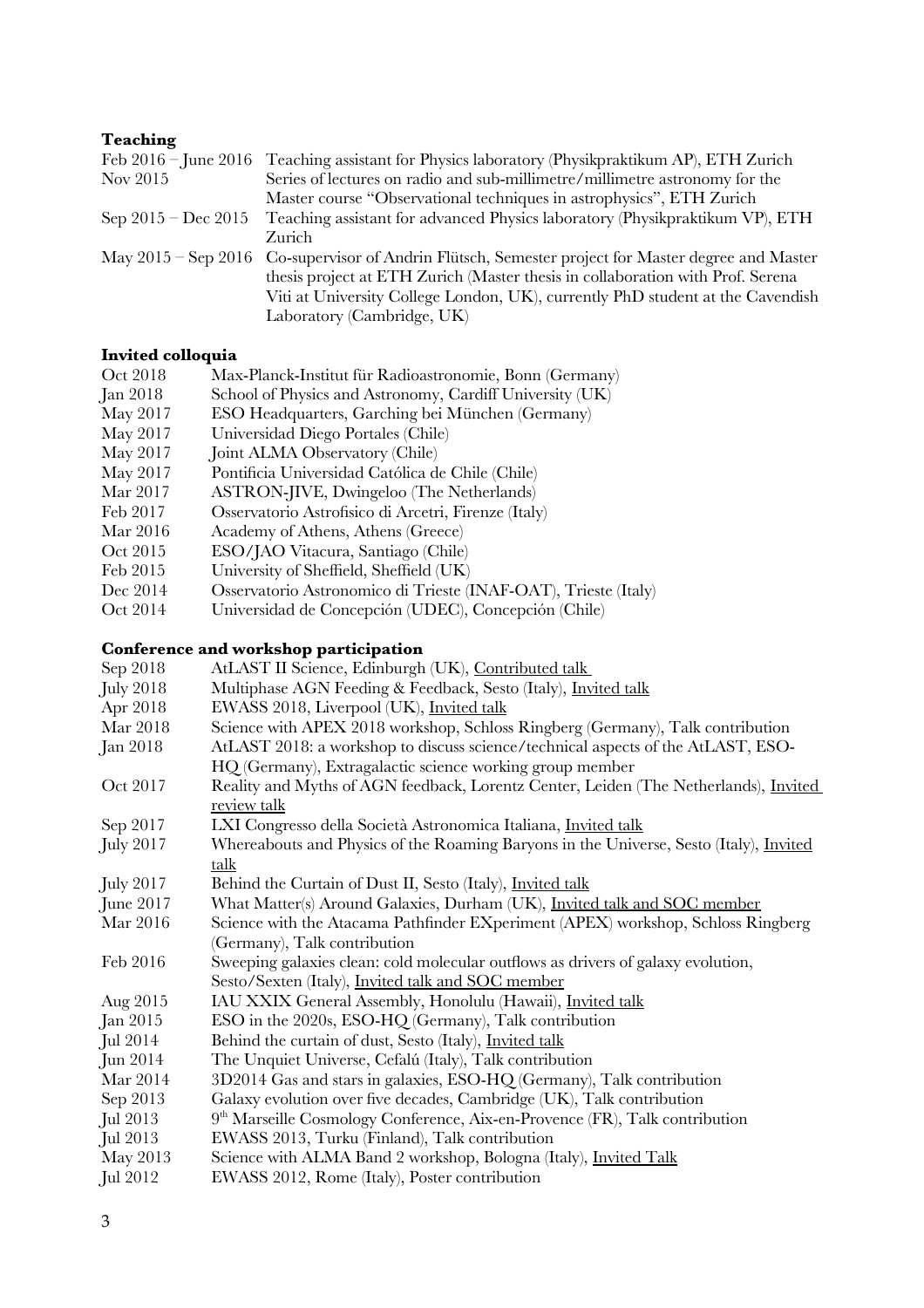May 2010 AGN 9, Ferrara (Italy), Poster contribution

## **Departmental talks**

| Mar 2018 | INAF – Osservatorio Astronomico di Brera, Merate (Italy)  |
|----------|-----------------------------------------------------------|
| Mar 2017 | INAF – Osservatorio Astronomico di Brera, Milano (Italy)  |
| Nov 2015 | Institute for Astronomy, ETH Zurich, Zurich (Switzerland) |
| Feb 2015 | Kavli Institute for Cosmology (KICC), Cambridge (UK)      |
| Mar 2014 | Institute of Astronomy, Cambridge (UK)                    |
| Jun 2013 | Kavli Institute for Cosmology (KICC), Cambridge (UK)      |

## **Outreach activities**

| Oct 2015 | APEX telescope open day, Sequitor, San Pedro de Atacama (Chile)          |
|----------|--------------------------------------------------------------------------|
| Mar 2013 | IoA open day, University of Cambridge, Cambridge (UK)                    |
| Sep 2012 | Physics at work 2012 exhibition, University of Cambridge, Cambridge (UK) |

### **Press and media**

| Mar 2018        | INAF press release based on Cicone et al. 2018, Nature Astronomy, 2, 176.      |
|-----------------|--------------------------------------------------------------------------------|
|                 | http://www.media.inaf.it/2018/03/01/parola-al-vento/                           |
| May 2017        | ESO Phase 3 data release of the ALLSMOG survey data products. ESO              |
|                 | announcement: http://archive.eso.org/cms/eso-archive-news/release-of-co-2-1-   |
|                 | spectra-from-allsmog.html                                                      |
| May 2017        | INAF and SKA organization press releases based on Cicone et al. 2017, A&A,     |
|                 | 604, A53. http://www.media.inaf.it/2017/05/18/identikit-di-galassie-piccole-e- |
|                 | vicine-con-allsmog/; https://www.skatelescope.org/news/international-team-     |
|                 | completes-large-survey-of-gas-in-galaxies/                                     |
| <b>Jan 2015</b> | University of Cambridge press release based on Cicone et al. 2015, A&A, 574,   |
|                 | A14 (http://www.cam.ac.uk/research/news/galactic-hailstorm-in-the-early-       |
|                 | universe)                                                                      |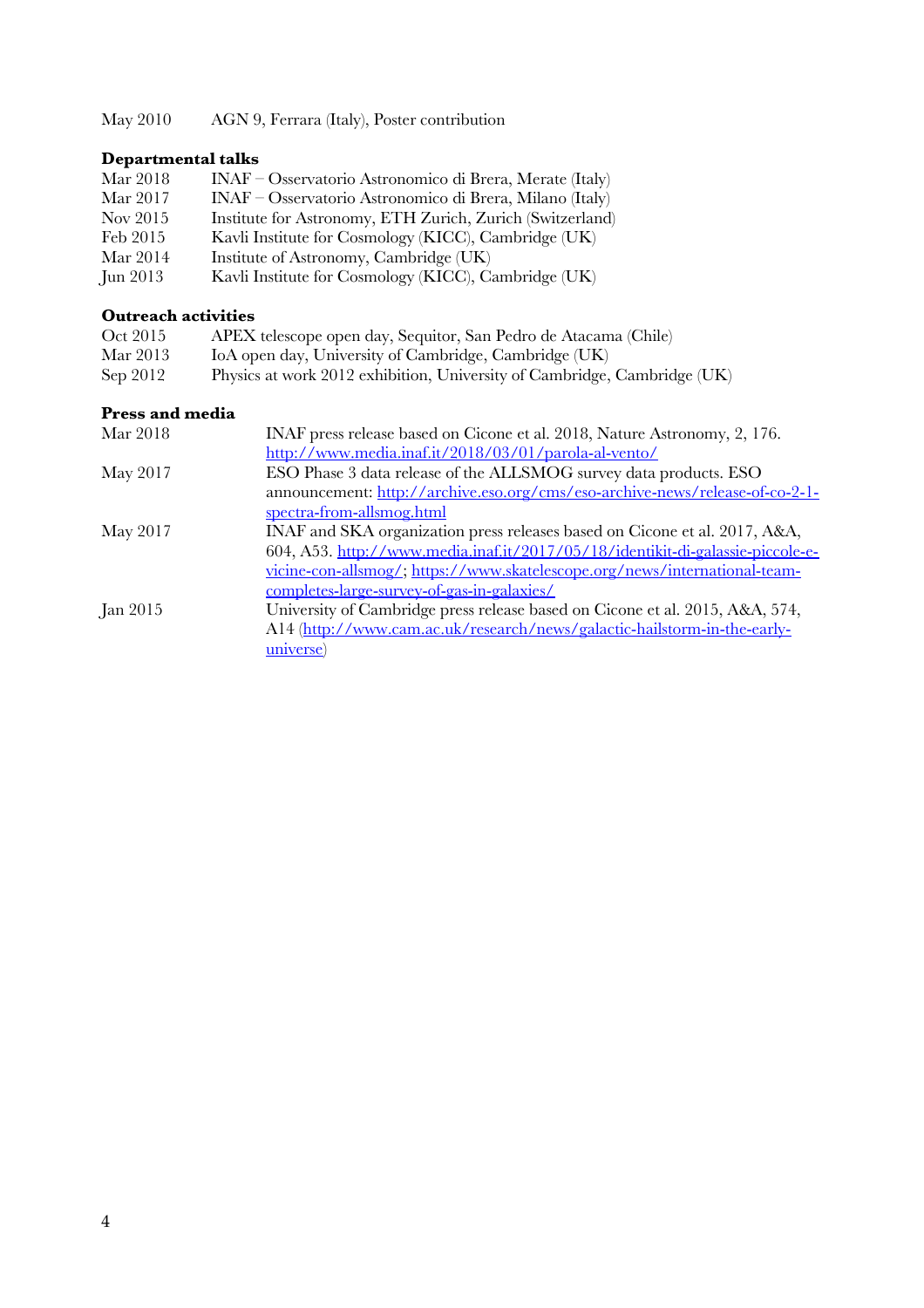## **Claudia Cicone – Full list of publications**

#### **Refereed publications**

- G. Venturi, E. Nardini, A. Marconi, S. Carniani, M. Mingozzi, G. Cresci, F. Mannucci, G. Risaliti, R. Maiolino, B. Balmaverde, A. Bongiorno, M. Brusa, A. Capetti, C. Cicone, S. Ciroi, C. Feruglio, F. Fiore, A. Gallazzi, F. La Franca, V. Mainieri, K. Matsuoka, T. Nagao, M. Perna, E. Piconcelli, E. Sani, P. Tozzi, S. Zibetti. The MAGNUM survey: a MUSE-Chandra resolved view on ionized outfows and photoionization in the Seyfert galaxy NGC1365. Accepted for publication in A&A in Sep 2018. ArXiv: 1809.01206.
- C. Circosta, V. Mainieri, P. Padovani, G. Lanzuisi, M. Salvato, C. M. Harrison, D. Kakkad, A. Puglisi, G. Vietri, G. Zamorani, C. Cicone, B. Husemann, C. Vignali, B. Balmaverde, M. Bischetti, M. Brusa, A. Bongiorno, S. Carniani, F. Civano, A. Comastri, G. Cresci, C. Feruglio, F. Fiore, S. Fotopoulou, A. Karim, A. Lamastra, B. Magnelli, F. Mannucci, A. Marconi, A. Merloni, H. Netzer, M. Perna, E. Piconcelli, G. Rodighiero, E. Schinnerer, M. Schramm, A. Schulze, J. Silverman, L. Zappacosta. SUPER I. Towards an unbiased study of ionized outfows in z~2 active galactic nuclei: survey overview and sample characterization. Accepted for publication in A&A in Sep 2018. ArXiv: 1809.04858.
- C. Cicone, P. Severgnini, P. P. Papadopoulos, R. Maiolino, C. Feruglio, E. Treister, G. C. Privon, Z. Zhang, R. Della Ceca, F. Fiore, K. Schawinski, J. Wagg. ALMA [CI]<sup>3</sup>P<sub>1</sub>-<sup>3</sup>P<sub>0</sub> observations of NGC 6240: a puzzling molecular outfow, and the role of outfows in the global  $\alpha_{\rm CO}$  factor of (U)LIRGs. ApJ, 863, 143, Aug 2018.
- P. Severgnini, C. Cicone, R. Della Ceca, V. Braito, A. Caccianiga, L. Ballo, S. Campana, A. Moretti, V. La Parola, C. Vignali, A. Zaino, G. Matzeu, M. Landoni. Swift data hint at a binary Super massive black hole candidate at sub-parsec separation. MNRAS, 479, p.3804-3813, Sep 2018.
- V. Braito, J. N. Reeves, G. A. Matzeu, P. Severgnini, L. Ballo, A. Caccianiga, S. Campana, C. Cicone, R. Della Ceca, T. J. Turner. A new powerful and highly variable disk wind in an AGNstar forming galaxy, the case of MCG-03-58-007. MNRAS, 479, p.3592-3603 Sep 2018.
- G. Castignani, F. Combes, P. Salomé, S. Andreon, M. Pannella, I. Heywood, G. Trinchieri, C. Cicone, L. J. M. Davies, F. N. Owen, A. Raichoor. Molecular gas in two companion cluster galaxies at z=1.2. Accepted for publication in A&A in June 2018. arXiv: 1806.01826.
- F. G. Saturni, M. Bischetti, E. Piconcelli, A. Bongiorno, C. Cicone, C. Feruglio, F. Fiore, S. Gallerani, M. Giustini, S. Piranomonte, G. Vietri, C. Vignali. The rest-frame UV-to-optical spectroscopy of APM 08279+5255. Accepted for publication in A&A in Apr. 2018. arXiv:1804.10038.
- C. Cicone, M. Brusa, C. Ramos Almeida, G. Cresci, B. Husemann, V. Mainieri. The largely unconstrained multi-phase nature of outfows in AGN host galaxies. Invited Comment (reviewed by Editor), Nature Astronomy, 2, 176-178, March 2018.
- P. Barai, S. Gallerani, A. Pallottini, A. Ferrara, A. Marconi, C. Cicone, R. Maiolino, S. Carniani. Quasar outflows at  $z\geq 6$ : the impact on the host galaxies. MNRAS, 473, p.4003-4020, Jan 2018.
- C. Feruglio, A. Ferrara, M. Bischetti, D. Downes, R. Neri, C. Ceccarelli, C. Cicone, F. Fiore, S. Gallerani, R. Maiolino, N. Menci, E. Piconcelli, G. Vietri, C. Vignali, L. Zappacosta. On the discovery of fast molecular gas in the UFO/BAL quasar APM08279+5255 at z=3.912. A&A, 608, A30, 9pp, Dec 2017.
- S. Carniani, A. Marconi, R. Maiolino, C. Feruglio, M. Brusa, G. Cresci, M. Cano-Díaz, C. Cicone, B. Balmaverde, F. Fiore, A. Ferrara, S. Gallerani, F. La Franca, V. Mainieri, F. Mannucci, H. Netzer, E. Piconcelli, E. Sani, R. Schneider, O. Shemmer, L. Testi. AGN feedback on molecular gas reservoirs in quasars at  $z \sim 2.4$ . A&A, 605:A105, 14 pp., Sep 2017.
- C. Cicone, M. Bothwell, J. Wagg, P. Moller, C. De Breuck, Z. Zhang, S. Martin, R. Maiolino, P. Severgnini, M. Aravena, F. Belfore, D. Espada, A. Flutsch, V. Impellizzeri, Y. Peng, M. A. Raj, N. Ramirez-Olivencia, D. Riechers, K. Schawinski. The fnal data release of ALLSMOG: a survey of CO in typical local low-M\* star-forming galaxies. A&A, 604:A53, 45 pp., Aug 2017.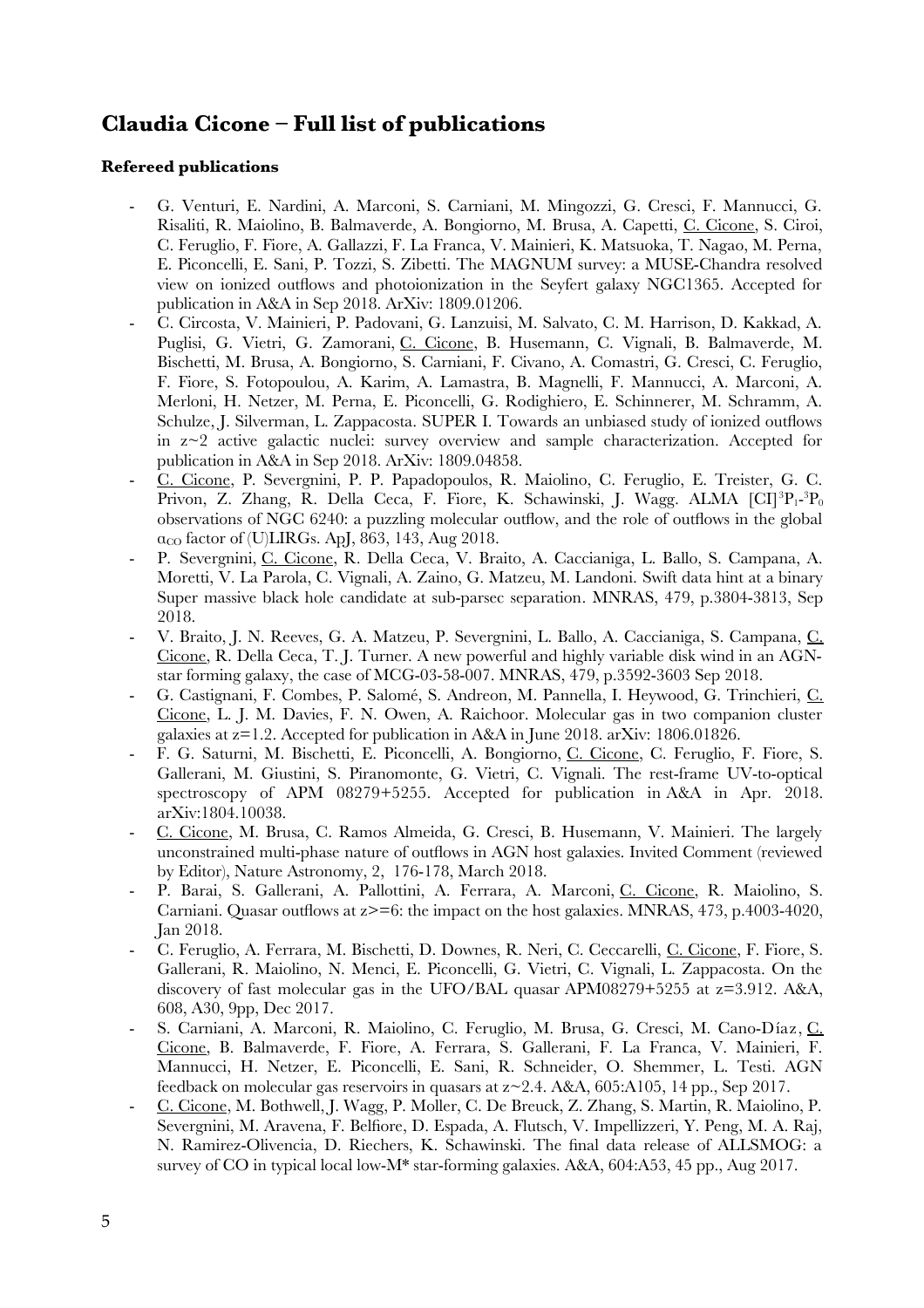- F. Fiore, C. Feruglio, F. Shankar, M. Bischetti, A. Bongiorno, M. Brusa, S. Carniani, C. Cicone, F. Duras, A. Lamastra, V. Mainieri, A. Marconi, N. Menci, R. Maiolino, E. Piconcelli, G. Vietri, L. Zappacosta. AGN wind scaling relations and the co-evolution of black holes and galaxies. A&A, 601, A143, 21 pp., May 2017.
- B. Trakhtenbrot, P. Lira, H. Netzer, C. Cicone, R. Maiolino, O. Shemmer. ALMA Observations Show Major Mergers Among the Host Galaxies of Fast-growing, High-redshift Supermassive Black Holes. ApJ, 836, 8, 21 pp., Feb 2017.
- M. Bothwell, R. Maiolino, C. Cicone, Y. Peng, J. Wagg. Galaxy metallicities depend primarily on stellar mass and molecular gas mass. A&A, 595, A48, 5 pp., Oct 2016.
- S. Carniani, A. Marconi, R. Maiolino, B. Balmaverde, M. Brusa, M. Cano-Diaz, C. Cicone, A. Comastri, G. Cresci, F. Fiore, C. Feruglio, F. La Franca, V. Mainieri, F. Mannucci, T. Nagao, H. Netzer, E. Piconcelli, G. Risaliti, R. Schneider, O. Shemmer. Fast outfows and star formation quenching in quasar host galaxies, A&A, 591:A28, 9 pp., Jun 2016.
- C. Cicone, R. Maiolino, and A. Marconi. Outfows and complex stellar kinematics in SDSS star-forming galaxies. A&A, 588:A41, 27 pp., Apr 2016.
- M. Bothwell, R. Maiolino, Y. Peng, C. Cicone, H. Griffth, J. Wagg. Molecular gas as the driver of fundamental galactic relations. MNRAS, 455, 2, p.1156-1170, Jan 2016.
- C. Feruglio, F. Fiore, S. Carniani, E. Piconcelli, L. Zappacosta, A. Bongiorno, C. Cicone, R. Maiolino, A. Marconi, N. Menci, S. Puccetti, S. Veilleux. AGN-driven winds on all scales in Markarian 231: from hot nuclear ultra-fast up to kpc-extended molecular outfow. A&A, 583: A99, 16 pp., Nov 2015.
- G. Cresci, A. Marconi, S. Zibetti, G. Risaliti, S. Carniani, F. Mannucci, A. Gallazzi, R. Maiolino, B. Balmaverde, M. Brusa, A. Capetti, C. Cicone, C. Feruglio, J. Bland-Hawthorn, T. Nagao, E. Oliva, M. Salvato, E. Sani, P. Tozzi, T. Urrutia, G. Venturi. The MAGNUM survey: Positive feedback in the nuclear region of NGC 5643 suggested by MUSE. A&A, 582: A63, 9 pp., Oct 2015.
- S. Carniani, A. Marconi, R. Maiolino, B. Balmaverde, M. Brusa, M. Cano-Diaz, C. Cicone, A. Comastri, G. Cresci, F. Fiore, C. Feruglio, F. La Franca, V. Mainieri, F. Mannucci, T. Nagao, H. Netzer, E. Piconcelli, G. Risaliti, R. Schneider, O. Shemmer. Ionised outfows in z~2.4 quasar host galaxies. A&A, 580: A102, 13 pp., Aug 2015.
- C. Cicone, R. Maiolino, S. Gallerani, R. Neri, A. Ferrara, E. Sturm, F. Fiore, E. Piconcelli, and C. Feruglio. Very extended cold gas, star formation and outfows in the halo of a bright quasar at z>6. A&A, 574:A14, 21 pp., Feb 2015.
- M. S. Bothwell, J. Wagg, C. Cicone, R. Maiolino, P. Moller, M. Aravena, C. De Breuck, Y. Peng, D. Espada, J.A. Hodge, C. M. V. Impellizzeri, S. Martin, D. Riechers, F. Walter. ALLSMOG: an APEX Low-redshift Legacy Survey for MOlecular Gas. I - Molecular gas scaling relations, and the effect of the CO/H2 conversion factor. MNRAS, 445:2599-2620, Dec 2014.
- C. Cicone, R. Maiolino, E. Sturm, J. Gracia-Carpio, C. Feruglio, R. Neri, S. Aalto, R. Davies, F. Fiore, J. Fischer, S. Garcia-Burillo, E. Gonzalez-Alfonso, S. Hailey-Dunsheath, E. Piconcelli, and S. Veilleux. Massive molecular outfows and evidence for AGN feedback from CO observations. A&A, 562:A21, 25 pp., Feb 2014.
- C. Feruglio, F. Fiore, E. Piconcelli, C. Cicone, R. Maiolino, R. Davies, and E. Sturm. High resolution mapping of CO(1-0) in NGC 6240. A&A, 558:A87, 7 pp., Oct 2013.
- M. S. Bothwell, R. Maiolino, R. Kennicutt, G. Cresci, F. Mannucci, A. Marconi, and C. Cicone. A fundamental relation between the metallicity, gas content and stellar mass of local galaxies. MNRAS, 433:1425-1435, Aug 2013.
- C. Feruglio, F. Fiore, R. Maiolino, E. Piconcelli, H. Aussel, D. Elbaz, E. Le Floc'h, E. Sturm, R. Davies, and C. Cicone. NGC 6240: extended CO structures and their association with shocked gas. A&A, 549:A51, 8pp., Jan 2013.
- R. Maiolino, S. Gallerani, R. Neri, C. Cicone, A. Ferrara, R. Genzel, D. Lutz, E. Sturm, L. J. Tacconi, F. Walter, C. Feruglio, F. Fiore, and E. Piconcelli. Evidence of strong quasar feedback in the early Universe. MNRAS, 425:L66-L70, Sep 2012.